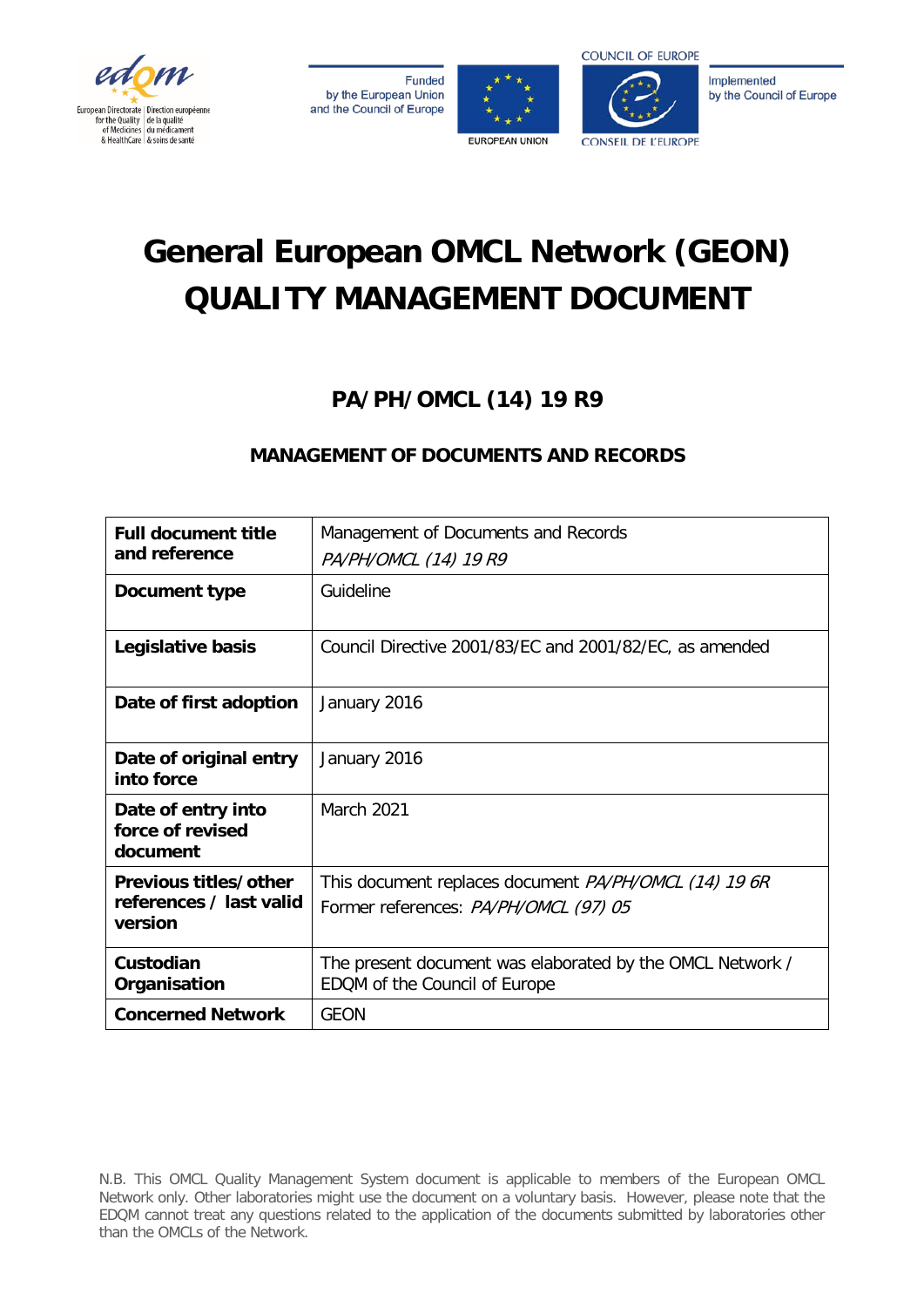#### **Management of Documents and Records**

#### **Guideline for OMCLs**

Note: Mandatory requirements in this document are defined using the terms "shall" or "must". The use of "should" indicates a recommendation. For these parts of the text other appropriately justified approaches are acceptable. The term "can" indicates a possibility or an example with non-binding character.

#### **1 INTRODUCTION**

Management of documents and records (writing down what the OMCLs do and how they do it) is one of the pillars of a functioning quality management system (QMS).

Several chapters of ISO/IEC 17025 are dedicated to these topics (7.5 Technical records, 7.11 Control of data and information management, 8.2 Management system documentation, 8.3 Control of management system documents, 8.4 Control of records).

#### **2 OBJECTIVE**

The purpose of this guideline is to help OMCLs in establishing and maintaining procedures:

- to control internal documents: identify, approve, issue, review, revise, identify changes and status or documents, ensure availability,
- to control external documents: access, distribute, ensure availability and implementation of current versions and track/archive previous versions, perform impact analyses on the QMS
- to control records: identify, store, protect, back-up, archive, retrieve, retain, and dispose quality and technical records,

in order to guarantee legibility, traceability and durability of documents and records. Approaches like ALCOA+ (attributable, legible, contemporaneous, original, accurate, complete, consistent, endurable and available) and audit trail can be applied.

#### **3 SCOPE**

This guideline is intended to address the management of internal and external documents, records and data related to the activities performed by the OMCLs.

#### **4 DEFINITIONS**

**Documents:** for the definition refer to the note in clause 8.3.1 ISO/IEC 17025:2017 (policy statements, procedures, specifications, manufacturer's instructions, calibration tables, charts, text books, posters, notices, memoranda, drawings, plans, etc. These can be on various media, such as hard copy or digital.)

**Internal documents** – documents generated by the OMCL, see below (5.2).

**External documents** – documents generated by an external body/authority/company such as legislation, standards, guidelines, pharmacopoeias, EDQM's documentation, information from manufacturers, equipment supplier instructions, contracts, etc..

**Records** (quality and technical, internal and external) – registered evidence on OMCLs activities on the QMS and/or the process of performing tests (e.g. work sheets, logbooks, control graphs, records of equipment qualification, test requests, test reports, reports from audits, training records, records of corrective actions, etc.). A form or template containing data is considered a record.

**Template** – master version of the form

**Form** - individual instance of the template that is filled out

**Review** – checking of the suitability of a document.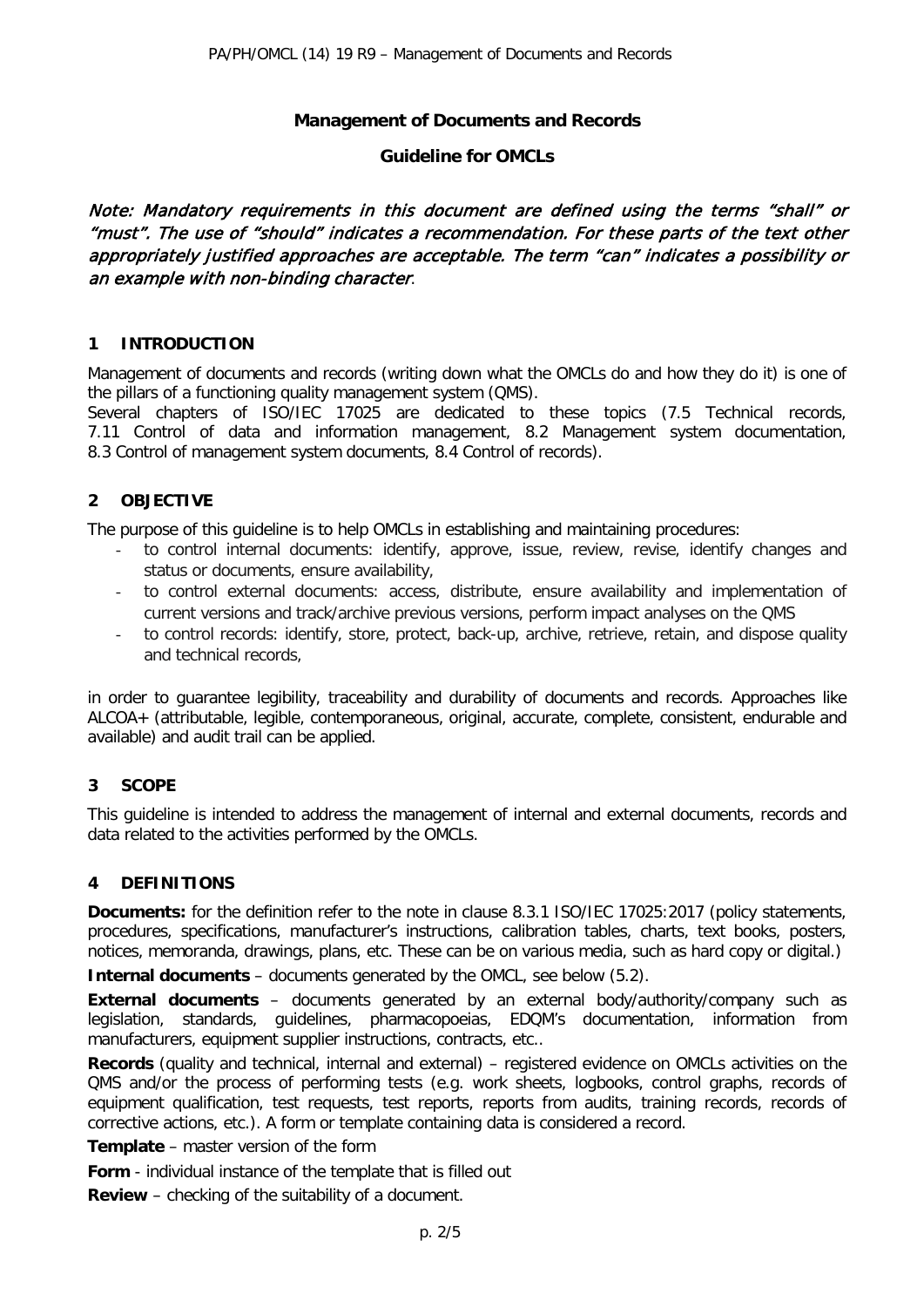**Revision** – changing the version of a document.

**Data** - information derived or obtained from registered evidence on OMCL activities**.** Data may be recorded on paper, electronically or using the hybrid system where both paper-based and electronic records constitute the original record.

**ALCOA+.** A commonly used acronym for "attributable, legible, contemporaneous, original and accurate", which puts additional emphasis on the attributes of being complete, consistent, enduring and available – implicit basic ALCOA principles.

**Audit trail**. The audit trail is a form of metadata that contains information associated with actions that relate to the creation, modification or deletion of records. An audit trail provides for secure recording of life-cycle details such as creation, additions, deletions or alterations of information in a record, either paper or electronic, without obscuring or overwriting the original record. An audit trail facilitates the reconstruction of the history of such events relating to the record regardless of its medium, including the "who, what, when and why" of the action.

#### **5 MANAGEMENT OF DOCUMENTS**

#### **5.1 GENERAL REMARKS**

It is advisable that the OMCL has an easily retrievable list of internal documents to facilitate their management and control, no matter whether they are managed through paper documents or through the computerized systems.

#### **5.2 STRUCTURE OF INTERNAL DOCUMENTATION**

The OMCL should define the structure of its internal documentation.

Internal documents may comprise the following:

- Management System documents: define the general organisation of the OMCL (including roles and responsibilities of personnel issuing, reviewing and approving the documents), Quality Manual (where applicable), QMS policies, SOPs (or reference to them), the structure of documentation and reference to other documents (e.g. Regulations on internal organisation, Job Description, etc.).
- Standard Operating Procedure (SOP): defines how a given activity related to the quality management system or to a technical task is performed and may contain or refer to operating details.
- Supporting documents: e.g. lists (equipment, personnel, premises, reference materials, reference standards), documents describing the premises, the organisation.
- Forms or Templates for quality and technical records: e.g. CA forms, templates for logbooks, work sheets for recording of raw data, test report templates, etc.

#### **5.3 RESPONSIBILITIES**

The OMCL shall define the responsibility of the personnel for approval before issuing, maintaining and periodically reviewing documents.

Each document should be approved by the most appropriate person(s) based on their competence and role.

The laboratory management shall ensure the consistency of the Quality Management System.

#### **5.4 CONTROL OF ISSUING**

The OMCL should describe its process for issuing of documents.

#### **5.5 IDENTIFICATION**

The OMCL shall ensure that documents are uniquely identified. Such identification can include following:

- the date of issue and/or revision
- page numbering, the total number of pages (e.g. page x of page y) or a mark to signify the end of the document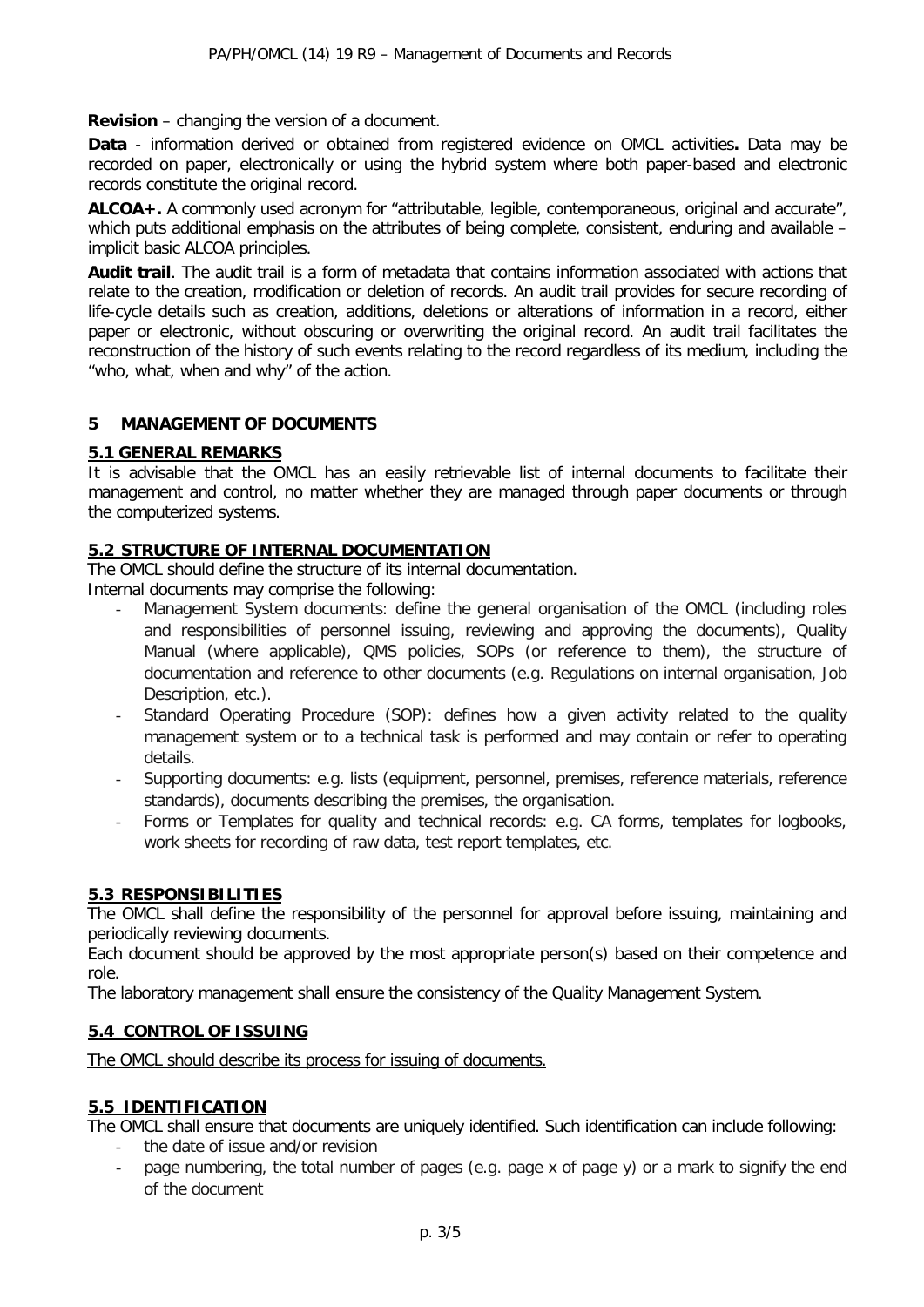- changes and the current revision status of documents
- the issuing authority(ies)/ person(s) responsible for the issuing, reviewing, approving.

The type of identification system depends on the preferences of the OMCL (title, code, number, reference, etc.).

#### **5.6 REVIEW, REVISION AND APPROVAL**

The OMCL shall define a period for reviewing its documents in order to ensure continuing suitability. If the review process does not identify the need for changes, a new revision is not required. Nevertheless, evidence that the review was carried out must be recorded.

Review and approval of revised documents shall be performed prior to their issue. It may be done by the same function (position) that performed the original version (authorised the previous version).

The OMCLs shall evaluate the impact of new or revised external documents on the QMS. Whenever the internal document in the OMCL is revised, the laboratory should evaluate if the linked or referred documents are affected by the changes. Amendments by hand are not recommended, but if the OMCL allows this type of amendments it should be ensured that:

- the amendments are communicated to the responsible person to further proceeding to correct the documents for such amendments are defined;
- amendments are clearly marked, initialled and dated;
- a revised document is issued as soon as possible;
- amendments should be made to all controlled copies.

In revised documents, modifications shall be identified, where practicable, for example: track changes, comments, italics, bold, strikethrough, underlined or line in the margin. If not, a section or a specific record which describes all changes is acceptable.

#### **5.7 DISTRIBUTION**

The availability of both internal and external documents to all personnel involved in laboratory activities shall be ensured, as applicable to their responsibilities.

The OMCL shall describe how all staff concerned have access to the appropriate documents for controlled paper copies (e.g. record of issuing of all copies) or electronic documents (e.g. description of internal network or dedicated software).

Confidentiality shall be ensured in case of external distribution of documents.

If documents are distributed electronically, the OMCL shall ensure that the integrity of the information is maintained (e.g. preventing accidental change of SOPs).

#### **5.8 OBSOLETE DOCUMENTS**

The OMCL should promptly remove invalid/obsolete documents from all points of issue or use. Unintended use of invalid/obsolete documents shall be avoided (e.g. by marking the documents). Obsolete documents may become records for traceability purposes.

#### **5.9 ARCHIVING**

The OMCL shall define retention times for obsolete documents considering the archiving requirements defined for quality and technical records (see section 6.4).

#### **6 MANAGEMENT OF RECORDS**

#### **6.1 AVAILABILITY**

The OMCL shall define rules to access, identify, collect and index records in order to ensure that they are readily retrievable.

The OMCL can index records by carrying out an inventory of the records. The inventory should contain the identity of the record, the person responsible for the type of record, the location, the archiving organisation (cabinet, shelf, folder, binder, box…), the retention time, etc.